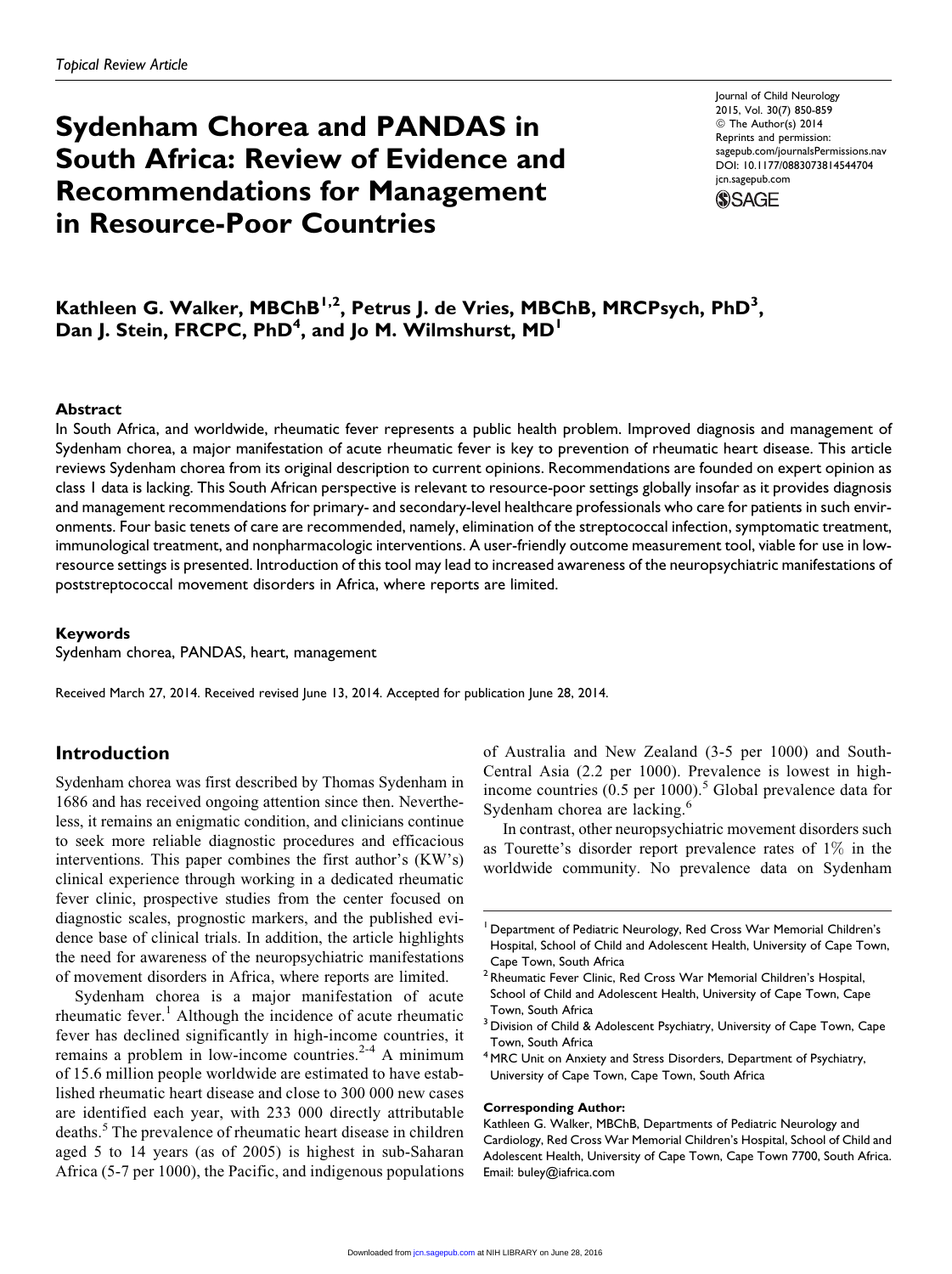chorea, PANDAS (pediatric autoimmune neuropsychiatric disorders associated with streptococcal infection), or Tourette's disorder are recorded in sub-Saharan Africa.<sup>7</sup> This raises the question whether such neuropsychiatric conditions are rare in Africa or whether they are merely underdiagnosed? If the former is true this would have important genetic and environmental implications. If the latter is correct, strategies are required to increase awareness, knowledge, and tools to improve identification and treatment.

Sydenham chorea is the most common form of acquired chorea in children and may be the presenting feature of acute rheumatic fever. $8.9$  The last 2 decades have seen a reemergence of Sydenham chorea in North America. The condition should always be considered when evaluating new-onset movement disorders in childhood.<sup>10</sup> There being no specific laboratory marker for Sydenham chorea, the diagnosis relies on a careful clinical history, examination, and laboratory assessment to exclude alternative causes of chorea. $8,11,12$ 

Previously, Sydenham chorea was thought of as an isolated movement disorder with management consisting of symptomatic treatment of the involuntary choreiform movements.<sup>13,14</sup> In 1894, Osler was the first to describe the behavioral component of Sydenham chorea, which he referred to as ''perseverativeness of behaviour.'' Since the 1990s, several comprehensive reviews have described the psychiatric component.<sup>15-18</sup> It is now accepted that Sydenham chorea is a neuropsychiatric movement disorder and that treatment should include assessment for and treatment of the comorbid psychopathologies. $9,14,19,20$ 

#### Diagnosis

Dr T. Duckett Jones proposed the original criteria for the diagnosis of acute rheumatic fever in 1944. Referred to as the Jones criteria, these criteria have been modified 4 times with the most recently revised criteria published in  $1992.^{21}$  Jones criteria remain a guideline for diagnosis.<sup>1,21</sup> In the presence of other major Jones criteria, the diagnosis of Sydenham chorea is straightforward. The 1992 modified Jones criteria stated that the presence of Sydenham chorea alone (pure chorea) was sufficient to make a diagnosis of acute rheumatic fever.<sup>21</sup>

Interestingly, the prevalence of chorea in patients with acute rheumatic fever varies widely. The proportion of patients with chorea in all cases of acute rheumatic fever from selected published studies shows a percentage variation from 1 to 52 percent.<sup>22</sup> The apparent predilection of certain populations to chorea may offer clues to the pathogenesis. Furthermore, this variance in prevalence may relate to characteristics of the group A streptococci that cause acute rheumatic fever.<sup>22</sup>

Sydenham chorea is characterized by significant variability in clinical presentations.<sup>8,9,19</sup> Patients may have severe chorea and few psychiatric symptoms or they may present with severe psychiatric symptoms and a mild neurologic component.<sup>19</sup> Abnormal movements may include tics and ballistic movements in addition to classical chorea.8,23-25 When tics are present rather than classical chorea, and no other major manifestations of acute rheumatic fever are present, the diagnosis becomes more difficult.

A number of psychiatric movement disorders following streptococcal infection are described.<sup>23,24,26</sup> The term PAN-DAS was coined to describe a subset of children with sudden-onset infection-related obsessive-compulsive disorder or tic disorders that meet specific criteria.<sup>27,28</sup> Swedo stated that ''PANDAS is not equivalent to a mild case of Sydenham chorea, as the presence of chorea, rheumatic carditis or any of the other major manifestations of rheumatic fever is an exclusionary criterion for PANDAS."<sup>28</sup> The entity of PAN-DAS remains controversial, and an in-depth discussion is beyond the scope of this article.

Pediatric acute-onset neuropsychiatric syndrome (PANS) is a more recent term used to describe acute onset of neuropsychiatric conditions with a range of potential etiologies.<sup>28,29</sup> A key diagnostic feature of pediatric acute-onset neuropsychiatric syndrome is the acute dramatic onset of an obsessivecompulsive disorder or severely restricted food intake. There are also a range of other accompanying neuropsychiatric symptoms. It can be associated with or without an environmental trigger but ''the symptoms must not be better explained by a known neurological or medical disorder.'' The associated neuropsychiatric symptoms comprise anxiety, emotional lability and depression, aggression and oppositional behavior, behavioral regression, sudden deterioration in school performance, sensory and motor abnormalities, and somatic signs and symptoms. These proposed criteria require further validation.<sup>28</sup>

Sydenham chorea and PANDAS exhibit many clinical and laboratory similarities as outlined in Table  $1.^{23,24,26,30-34}$  They are proposed to be antineuronal, antibody-mediated neuropsychiatric movement disorders. Antibodies that arise in response to group A beta-hemolytic streptococcus infection are proposed to cross-react with epitopes on neurons within the basal ganglia, frontal cortex, and other regions. Studies support that children with Sydenham chorea have elevated serum antineuronal antibody titers and antibodies to surface dopamine-2 receptors.28,29,34-39

In contrast to Sydenham chorea these dopamine-2 receptor antibodies were not detected in PANDAS.<sup>34</sup> Studies by Swedo and colleagues at the National Institute of Mental Health (NIMH) have shown that some cross-reactive ''anti-brain'' antibodies do not produce full-blown Sydenham chorea, but instead cause obsessive-compulsive behavior, tics, and the other neuropsychiatric symptoms of PANDAS hypothesized as being a forme fruste or unusual form rather than a mild form of Sydenham chorea.<sup>28</sup> PANDAS has also been suggested to be neurologically specific (no cardiac involvement) whereas Sydenham chorea is part of a multiorgan disease.<sup>23,40</sup> In the author's center, a retrospective study of 42 children with Sydenham chorea found that 6 children diagnosed with Sydenham chorea were subsequently diagnosed with PANDAS and of these, 5 children had cardiac involvement.<sup>13</sup> Because access to echocardiogram screening has become more routinely available, functional and morphologic valve changes are reported in increasing numbers of patients with PANDAS. $41-44$  This is contrary to the original PANDAS hypothesis as established by Swedo et al. Differences between Sydenham chorea and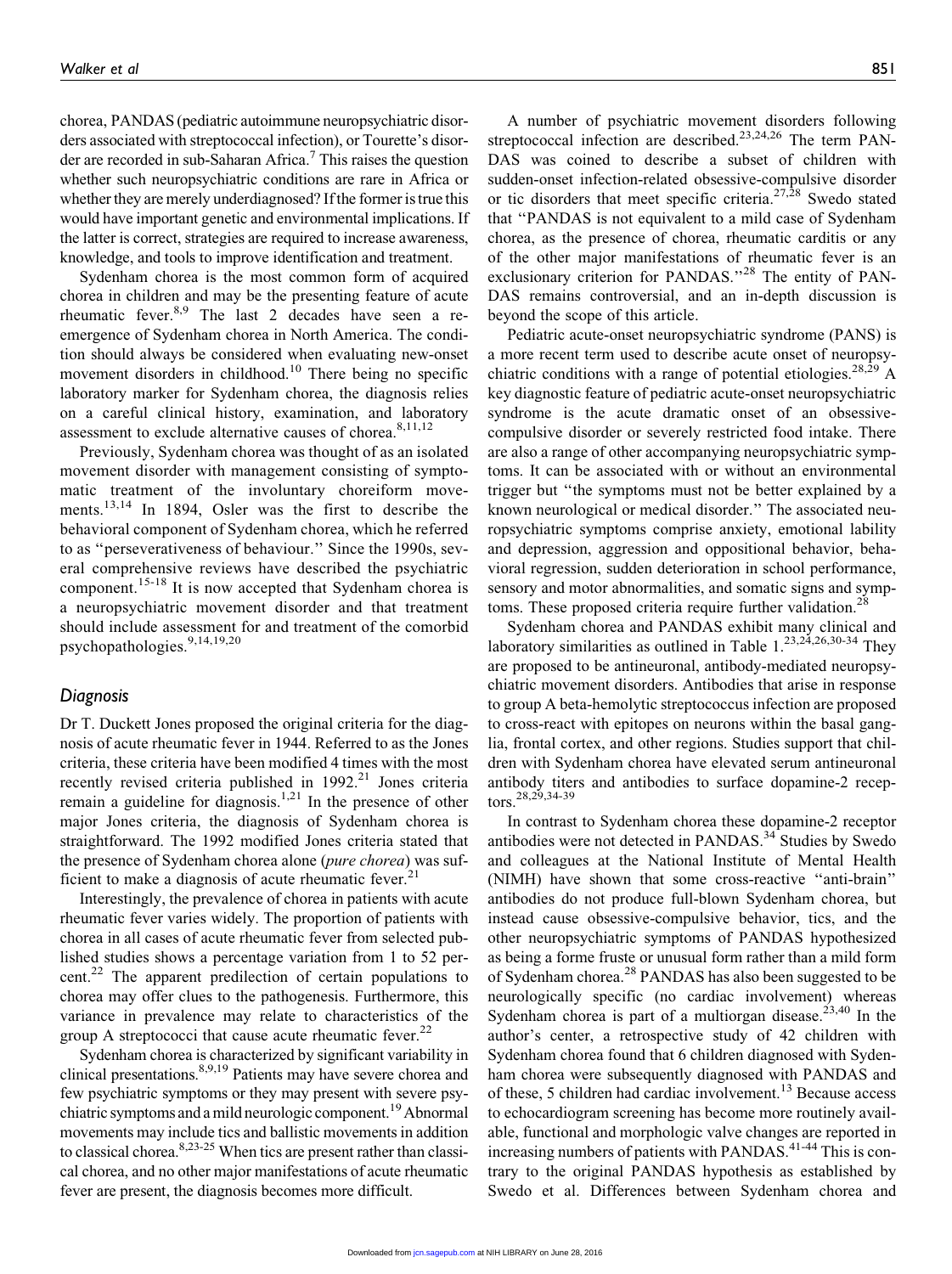| Features                                                        | Sydenham chorea                                                                         | <b>PANDAS</b>                                                                           |
|-----------------------------------------------------------------|-----------------------------------------------------------------------------------------|-----------------------------------------------------------------------------------------|
| Age of onset                                                    | 5-15 years                                                                              | 3 years to puberty                                                                      |
| Gender                                                          | Female predominance                                                                     | Male predominance                                                                       |
| Putative streptococcal M-protein<br>subtypes (pathogen)         | M5, M6, M19                                                                             | MI, M3, MII, MI2, MI3                                                                   |
| Incidence of psychiatric disorders in<br>first-degree relatives | 16% motor tics, 8% obsessive compulsive<br>symptoms <sup>13</sup>                       | 39% motor or vocal tics, 26% obsessive<br>compulsive symptoms                           |
| Nature of involuntary movements                                 | Chorea, tics, ballistic movements                                                       | Tics and choreiform movements                                                           |
| Psychiatric manifestations                                      | Emotional lability, separation anxiety, ADHD,<br>oppositional behavior, nighttime fears | Emotional lability, separation anxiety, ADHD,<br>oppositional behavior, nighttime fears |
| Presence of obsessive-compulsive<br>symptoms                    | Frequent                                                                                | Characteristic                                                                          |
| Antistreptolysin-O titers                                       | Elevated in 80% cases                                                                   | Temporal relationship with antistreptolysin-O<br>titers                                 |
| Antineuronal antibodies                                         | 3 dominant neuronal autoantigens of molecular<br>weights 40, 45, and 60 kDa             | 60 kDa                                                                                  |
| Antibodies to surface dopamine-<br>2-receptor                   | Detected                                                                                | Not detected                                                                            |
| Chronic recurrent forms                                         | Yes                                                                                     | Yes.                                                                                    |
| Clinical signs of motor impairment                              | Present                                                                                 | Present                                                                                 |

Table 1. Sydenham Chorea and PANDAS Compared.<sup>13,26,28,30,34</sup>

Abbreviation: ADHD, attention-deficit hyperactivity disorder.

PANDAS are highlighted in Table 1.<sup>13,19,23,24,26,30,34,37,39,45,46</sup>

A difference not addressed in this table is whether Sydenham chorea patients require penicillin prophylaxis to protect the heart and patients with PANDAS do not. Penicillin may be beneficial in PANDAS as 2 separate trials on patients with PANDAS demonstrated that prevention of group A beta-hemolytic streptococcus infections was associated with decreased numbers of neuropsychiatric symptom exacerbations and overall improvement in symptom severity.<sup>47-49</sup> These were small observational studies. There are anecdotal reports suggesting rapid symptom alleviation after antibiotic prescription (by elimination of the streptococcal infection) in PANDAS.<sup>34</sup> In the South African context, it is recommended that penicillin be prescribed for all poststreptococcal neuropsychiatric conditions. We recommend that the diagnosis and monitoring of these 2 conditions not be differentiated at primary health care levels. Given the high prevalence of rheumatic heart disease, an approach that includes Sydenham chorea and PANDAS as being on the same spectrum, under the umbrella of poststreptococcal neuropsychiatric movement disorders, may provide a safety net that avoids missed diagnoses following group A beta-hemolytic streptococcus infection. Health care workers based at the primary level receive basic training in neurology and psychiatry during their training and may not be in a position to distinguish between the subtle semantics of abnormal movements. It is important that they recognize poststreptococcal neuropsychiatric movement disorders and refer appropriately. Notably, South Africa has 1.9 pediatricians per 100 000 population, 1.2 psychiatrists per 100 000 population, and there are 30 child neurologists. $50$ 

As the diagnosis of Sydenham chorea is essentially a clinical diagnosis, history and examination are paramount. The B-cell antigen  $D8/17$  is not considered helpful.<sup>8,12</sup> In the absence of other Jones Criteria, the diagnosis is then by exclusion of other

causes of chorea that are summarized in Table 2.<sup>9</sup> Thorough screening for recent evidence of streptococcus infection is recommended as well as screening for cardiac involvement by echocardiogram.<sup>41,42,51</sup> Clinical examination to identify both the neurologic and psychiatric phenotypes and the impact on activities of daily living is essential. Markers for these are summarized in Tables 3 and 4.

# Causes of Chorea<sup>8,9</sup>

Table 2 lists disorders that cause chorea in children. These causes may be postinfectious, drug induced, endocrine, hormonal, hereditary, structural, or vascular.<sup>52</sup> The more common causes and diagnostic tools are listed. A positive throat culture and a positive anti-streptolysin- $O$  titer are not essential to make a diagnosis of Sydenham chorea as the condition may occur up to 9 months following streptococcal infection.<sup>28</sup> A rising titer is a more reliable diagnostic tool than a single antibody level. A comprehensive history and examination remain seminal to making a diagnosis and to permit focused testing from the list for conditions suspected or not otherwise excluded.

## Clinical Features (Tables 3 and 4)

The clinical features include both neurologic abnormalities and psychiatric manifestations. The former comprise involuntary movements—chorea, tics, or ballistic movements, voluntary movement incoordination, muscular weakness, and hypotonia.8,9,14 Psychiatric features include emotional lability, hyperactivity, distractibility, obsessions, and compulsions.<sup>9,15,16,18,53</sup>

A combination of these symptoms results in difficulties in the execution of activities of daily living, thus impacting negatively on the quality of life of affected children. Movements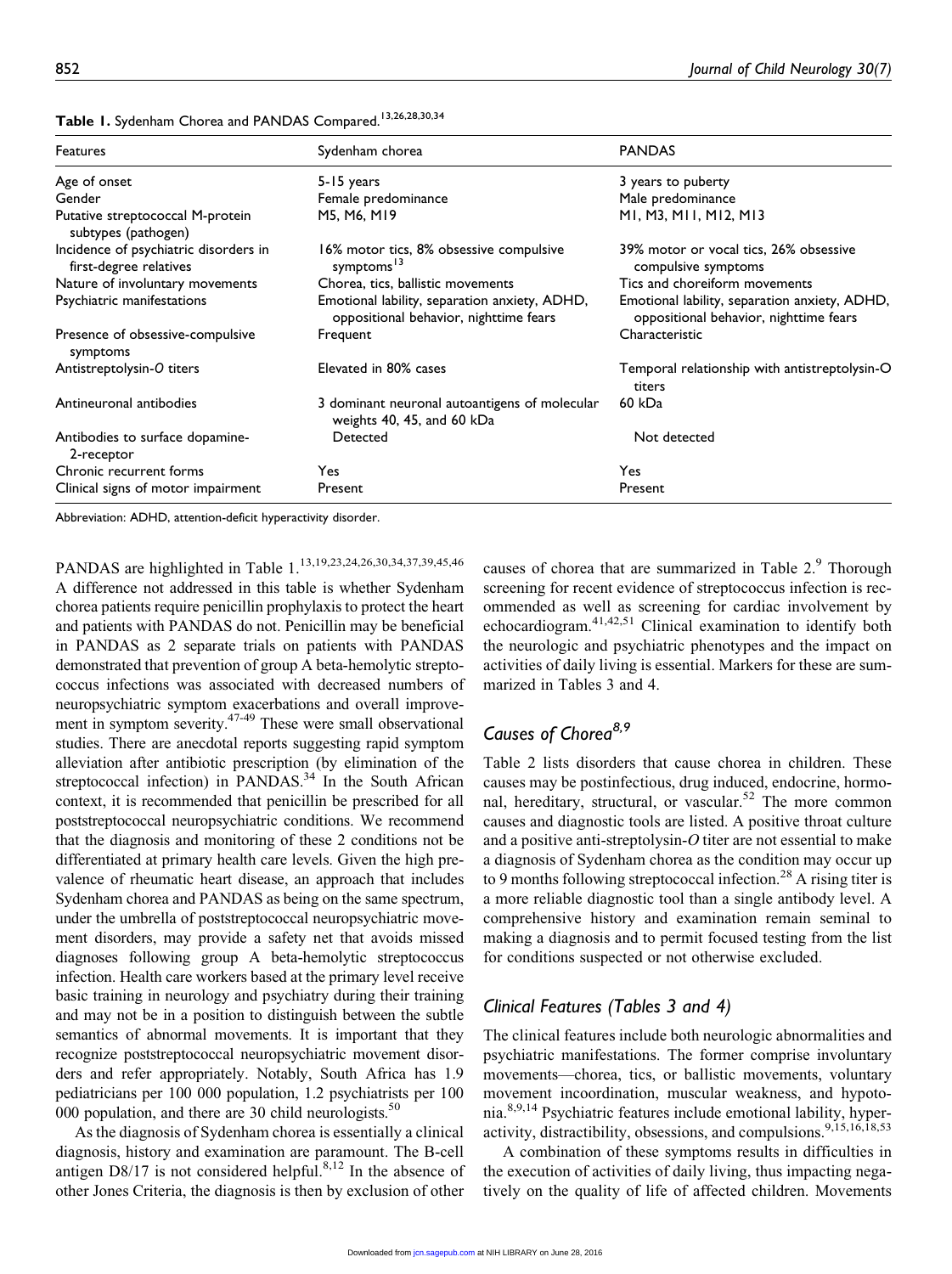| Etiology                        | Description                                                                                              | Exclude by                                                                                                                                   |
|---------------------------------|----------------------------------------------------------------------------------------------------------|----------------------------------------------------------------------------------------------------------------------------------------------|
| Postinfectious                  | Sydenham chorea                                                                                          | History and examination. Evidence for streptococcal<br>infection                                                                             |
| Autoimmune                      | Systemic lupus erythematosus<br>Primary antiphospholipid antibody syndrome<br>Basal ganglia encephalitis | Antinuclear factor (ANF) and antinuclear antibodies (ANA)<br>platelet count. Antiphospholipid antibodies<br>Magnetic resonance imaging (MRI) |
| Drug induced                    | Anticonvulsants, antiemetics, oral contraceptives,<br>psychotropic agents, theophylline, stimulants      | <b>History</b>                                                                                                                               |
| Endocrine                       | <b>Hyperthyroidism</b>                                                                                   | Examination and thyroid function tests                                                                                                       |
| Hormonal                        | Chorea gravidarum                                                                                        | Pregnancy test                                                                                                                               |
| Hereditary                      | Benign familial chorea, Wilson disease, Huntington chorea,<br>neuroacanthocytosis                        | Slit-lamp eye examination, genetic studies, serum copper,<br>acanthocytes on smear                                                           |
| Structural/vascular<br>ischemic | Cerebral palsy, stroke, moyamoya, space-occupying lesions                                                | History, examination, imaging                                                                                                                |

## Table 2. Differential Causes of Chorea. 8,9,34

Table 3. Neurologic Phenotype in Sydenham Chorea.<sup>8,9</sup>

| Sign                                                                    | <b>History</b>                                                                                                               | Examination                                                                                                                                                                             |
|-------------------------------------------------------------------------|------------------------------------------------------------------------------------------------------------------------------|-----------------------------------------------------------------------------------------------------------------------------------------------------------------------------------------|
| Hypotonia                                                               | Floppy, clumsy, drops things                                                                                                 | Floppy limbs, hyperextensibility of wrists, apposition of<br>elbows behind back                                                                                                         |
| Involuntary movements                                                   | Nonrepetitive, generalized, disappear with sleep,<br>worse with stress or when asked to perform a<br>function, "pulls faces" | Writhing, nonpurposeful movements may be choreatic or<br>tics. Piano-playing movements, pronator drift, general<br>restlessness, grimacing.<br>Bilateral or one side only (hemi-chorea) |
| Voluntary movement<br>incoordination and fine<br>motor control impaired | Difficulty writing, eating, drinking, brushing teeth,<br>dressing, etc                                                       | Specimen of writing; cannot keep between lines or cannot<br>hold pen. Pour water from jug to glass and drink taking<br>cup with I hand to mouth, spills and cannot reach mouth          |
| Weakness                                                                | Falls often, difficulty with ambulation and sitting,<br>drops things                                                         | Conventional testing for weakness. Cannot stand on I leg,<br>cannot sit unsupported, notice how walks into clinic                                                                       |
| Motor impersistence or<br>episodes of unintended<br>relaxation          | Poor pencil grip, breaks things because dropped,<br>sticks out tongue                                                        | Hippus, milkmaid's grip, lack-in-the-box tongue                                                                                                                                         |
| Speech problems                                                         | Dysphonic or no speech                                                                                                       | Slurring, anarthria, rushed or explosive, hypophonia                                                                                                                                    |
| Hung up knee reflexes                                                   |                                                                                                                              | Knee reflex slow to return to pretest position                                                                                                                                          |

|  | Table 4. Psychiatric Phenotype in Sydenham Chorea. <sup>8,9</sup> |  |  |
|--|-------------------------------------------------------------------|--|--|
|  |                                                                   |  |  |

| Subscale      | Symptom                                                                          | Examination                                            |
|---------------|----------------------------------------------------------------------------------|--------------------------------------------------------|
| like symptoms | Autonomic/panic Palpitations, sweating, dizziness, nausea, feel jumpy inside     | Tachycardia, sweaty palms, hypertensive                |
| Mood and      | Irritable, whiny, withdrawn, cries easily, quick to anger, aggressive to others, | Emotional lability, lethargy, agitation, listless,     |
| anxiety       | frustration intolerance, uncooperative, expresses worries, clingy                | hypophonia, and sadness                                |
| Attention and | Unable to sit still, unable to focus on tasks, poor concentration, loses ability | Restlessness, easily distracted, impulsive             |
| hyperactivity | to share                                                                         | behavior                                               |
| Obsessive-    | New-onset worries, eg, fear that something will happen to parent, unplea-        | Parent checklist most important to identify            |
| compulsive    | sant thoughts, images or impulses, new-onset rituals (eg, hand-washing,          | obsessional thoughts and compulsive                    |
| behavior      | ordering) and new bedtime rituals                                                | behaviors                                              |
| Other         | Sleep problems, school refusal, new-onset temper tantrums                        | Detailed sleep history and daily activities<br>history |

disappear with sleep and rest. Voluntary movements make the chorea/tics worse.<sup>9</sup> Hypotonia and weakness range from mild to severe. The severe form is termed chorea mollis, or chorea paralytica, and may be confused with the clinical appearance of a stroke.<sup>2,8,54</sup> A change in behavior may precede the

abnormal movements. For instance, the child may cry easily, show unusual aggression, make faces, or exhibit sudden onset of obsessions and compulsions that manifest as unusual behaviors for that child.<sup>9,28,40</sup> History taking is important to elicit behavior changes. Tables 3 and 4 provide a diagnostic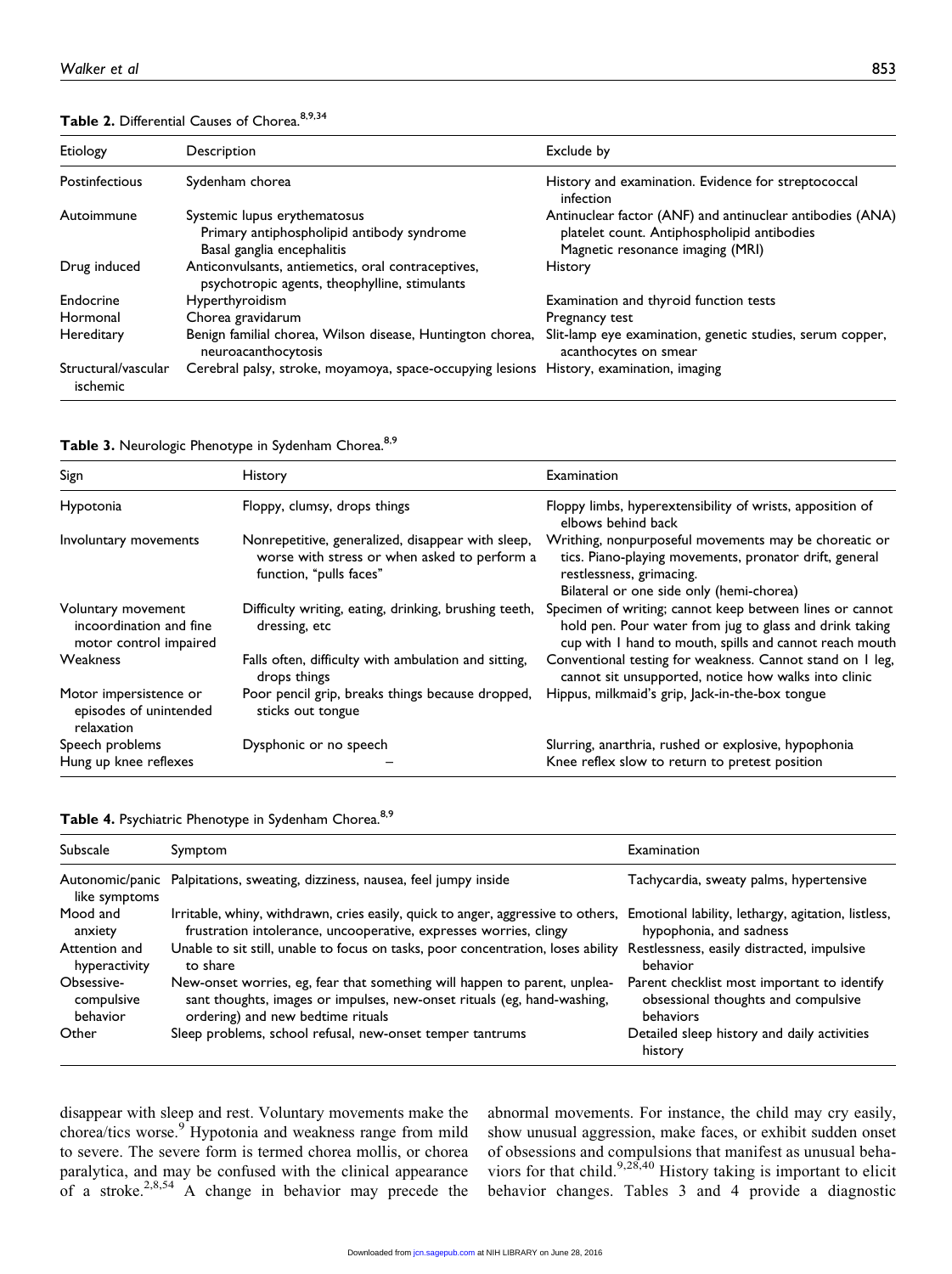| Subscale                            | <b>Activity</b>                           | Tick if<br>present |
|-------------------------------------|-------------------------------------------|--------------------|
| Autonomic/panic                     | Rapid heart beat, sweating                |                    |
| 2 Mood and anxiety                  | More sick with worry                      |                    |
| 2                                   | Unusually clingy                          |                    |
| 2<br>2                              | Asking for more reassurance               |                    |
| 2                                   | Quick to cry or anger<br>Unusually sad    |                    |
| $\overline{2}$                      | More negative than usual                  |                    |
| $\overline{2}$                      | Unusually aggressive                      |                    |
| 3 Attention and<br>hyperactivity    | Harder time paying attention              |                    |
| 3                                   | More fidgety or restless                  |                    |
| 4 Obsessive-<br>compulsive          | Unusual fears                             |                    |
| behavior                            |                                           |                    |
| 4                                   | Checking over and over                    |                    |
| 4                                   | Unusual bathroom rituals, eg,             |                    |
|                                     | toilet paper wiping                       |                    |
| 4                                   | Unusual dressing routine                  |                    |
| 4                                   | Needing to wash a certain way             |                    |
| 4                                   | Unusual hoarding                          |                    |
| 4                                   | Fixation with order                       |                    |
| 4<br>4                              | Upsetting thoughts                        |                    |
|                                     | Praying more than other family<br>members |                    |
| 5 Other                             | Sleep problems, school refusal            |                    |
| Time lapse since onset of symptoms: |                                           |                    |
| Total score for each subscale:      |                                           |                    |
| Subscale I                          |                                           |                    |
| Subscale 2                          |                                           |                    |
| Subscale 3                          |                                           |                    |
| Subscale 4<br>Subscale 5            |                                           |                    |
|                                     |                                           |                    |

Table 5. Red X Behavior Check List for Parents<sup>a</sup> (Recent Onset).<sup>49</sup>

Abbreviation: Red  $X =$  Red Cross War Memorial Children's Hospital. <sup>a</sup>This checklist was adapted from that by Perrin et al.<sup>48</sup>

checklist of the neurologic and psychiatric phenotypes and Table 5 is a behavior checklist for parents adapted for use in clinical settings.30,49

## Neuroimaging in Sydenham Chorea

The main use of neuroimaging in Sydenham chorea is to exclude other acquired causes of chorea, notably vascular and structural etiologies.<sup>8</sup> Magnetic resonance imaging (MRI) showing enlargement of basal ganglia in the acute phase, with resolution correlating with decreased antineuronal antibodies is described.<sup>55</sup> However studies are limited and the numbers are small. Functional imaging such as single photon emission computed tomography (SPECT) is a useful tool for evaluation in research. It reveals changes in perfusion seen as hyper- or hypoperfusion. SPECT has indicated that the basal ganglia and frontostriatal regions are both commonly affected.<sup>56-58</sup> In addition, recent SPECT studies show persistent changes after Sydenham chorea suggesting that perfusion abnormalities in the basal ganglia may persist in a select number of patients.<sup>59</sup>

## Clinical Rating of Severity

It is important to quantify the severity of symptoms in order to monitor treatment. In 1965 Aron devised a clinical classification which referred to ''mild'' in the presence of minimal movements, ''moderate'' in the presence of movements of obvious inconvenience to the patient but which did not interfere with self-care, and ''severe'' if there were movements sufficiently incapacitating for the patient to require assistance for the activities of daily living.<sup>60</sup> The scale of Teixeira et al, The Universidade Federal de Minas Gerais (UFMG) Sydenham's Chorea Rating Scale (USCRS), assesses behavior, motor function, and functionality as reflected by the ability to perform activities of daily living.<sup>61,62</sup> This scale was tested at a Motor Disorders Clinic by specialists who were trained and experienced in the management of Sydenham chorea and not by primary-level medical practitioners who form the main point of contact for patients in areas where acute rheumatic fever is endemic.

The WWW (Walker, Wilmshurst, Wendy) Clinical Rating Scale for Sydenham chorea is a scale designed to be ''userfriendly'' for primary health care workers. This scale includes neurologic and psychiatric signs and symptoms, and like the Universidade Federal de Minas Gerais scale it assesses behavior, functionality and motor function but at a lower level of specificity than the Universidade Federal de Minas Gerais scale. This scale was devised in 2002 for use as an outcomes measurement tool for a randomized controlled treatment trial in Sydenham chorea.<sup>56</sup>

Since completion of the trial, the scale was modified to improve its use by primary health care physicians. The psychiatric and neuro-motor components plus the effect of these on activities of daily living are clearly itemized in a table. The clinician notes the presence or absence of a clinical sign and calculates a total score. Scores range from 0 to 30 and provide the clinician with an objective measure of clinical progress. This Red X (Red Cross) Clinical Rating Scale for Sydenham chorea is shown in Figure 1. Further research is needed to investigate the psychometric properties of this scale.

Our recommendation is that patients be assessed (using 1 of these tools) at regular intervals. It is important to emphasize that these are symptom rating scales and not diagnostic tools.

## Treatment Strategies for Sydenham Chorea

In South Africa, there is increasing surveillance with the intent to prevent rheumatic fever and rheumatic heart disease. Every child with Sydenham chorea should be notified and should undergo echocardiography.63,64

Treatment of Sydenham chorea is multidisciplinary and has 4 main tenets: elimination of the streptococcus, pharmacologic symptomatic treatment of the involuntary movements and psychiatric symptoms, treatment of the immune and inflammatory response, and nonpharmacologic treatment strategies that aim to support the patient and family.<sup>7,14</sup>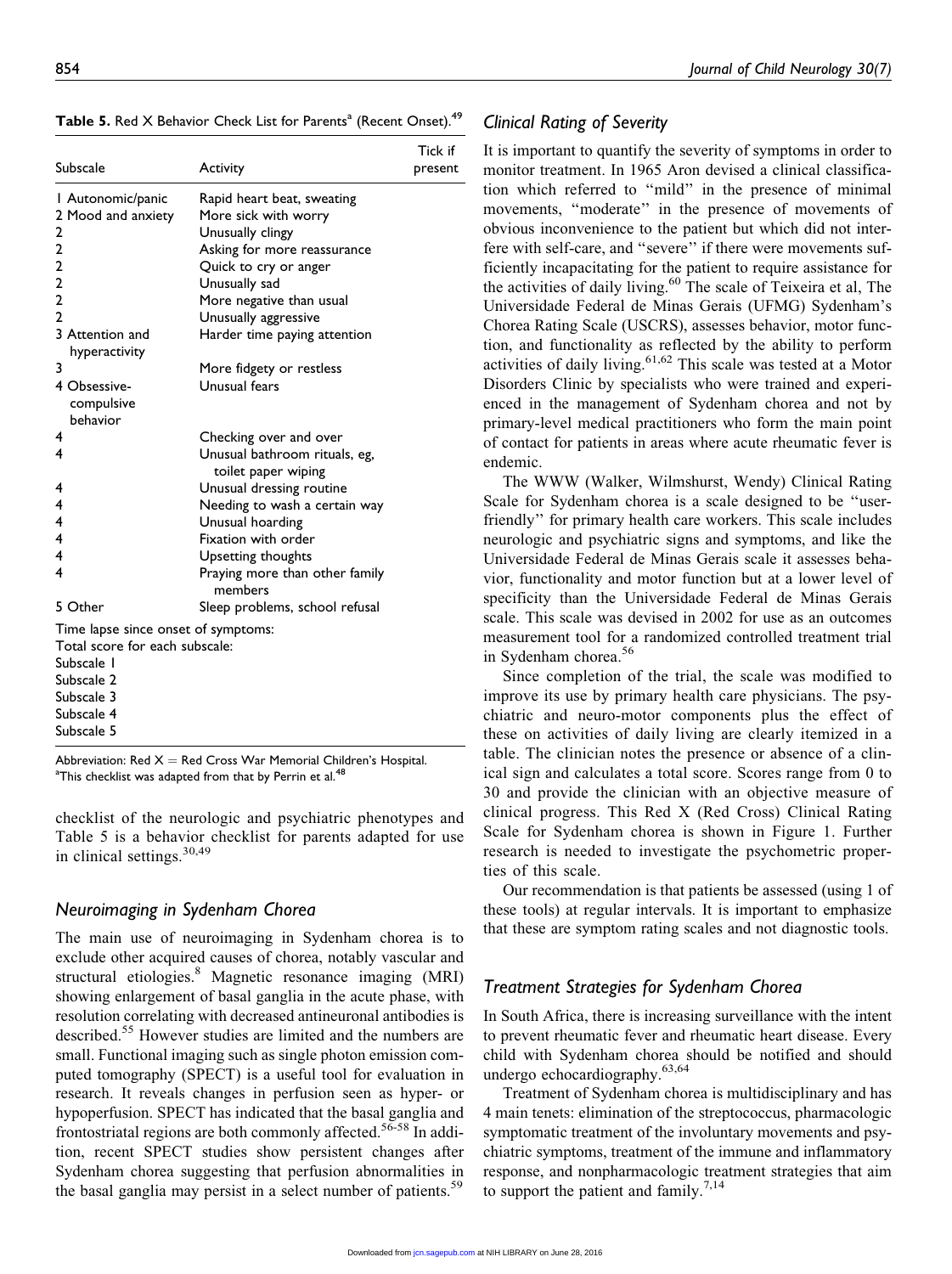|                                          |                                                                   | Tick if |
|------------------------------------------|-------------------------------------------------------------------|---------|
| Symptom/sign                             | Definition (note if bilateral or unilateral)                      | present |
| Hypotonia                                |                                                                   |         |
|                                          | Hyperextensibility of wrists, apposition of elbows behind back    |         |
|                                          | or generally floppy                                               |         |
| Involuntary movements                    | Writhing                                                          |         |
|                                          | Facial grimacing                                                  |         |
|                                          | Shrugging shoulders                                               |         |
|                                          | Pronator sign                                                     |         |
|                                          | Piano playing movements                                           |         |
|                                          | Kicking or jerking of legs                                        |         |
|                                          | Fidgety, generalised restlessness                                 |         |
| Voluntary movement in-coordination/ fine |                                                                   |         |
| motor impairment                         |                                                                   |         |
|                                          | Difficulty writing                                                |         |
|                                          | Difficulty eating                                                 |         |
|                                          | Difficulty dressing<br>Difficulty drinking                        |         |
|                                          | Difficulty with hygiene                                           |         |
|                                          | Difficulty walking                                                |         |
| Weakness                                 |                                                                   |         |
|                                          | Cannot sit unsupported                                            |         |
|                                          | Needs help with ambulation                                        |         |
|                                          | Drops things                                                      |         |
| Motor impersistence                      |                                                                   |         |
|                                          | <b>Hippus</b>                                                     |         |
|                                          | Milkmaid's grip                                                   |         |
| <b>Speech problems</b>                   | Jack in the box tongue                                            |         |
|                                          | Slurring, anarthria, explosive, hypophonia                        |         |
| Hung up knee reflexes                    |                                                                   |         |
|                                          | Slow to return to pre-test position                               |         |
| <b>Emotional lability</b>                |                                                                   |         |
|                                          | Quick to cry or anger/temper tantrums                             |         |
| <b>Attention and hyperactivity</b>       |                                                                   |         |
|                                          | Unable to sit still                                               |         |
|                                          | Poor focus and concentration                                      |         |
| <b>Obsessive Compulsive Behaviour</b>    |                                                                   |         |
|                                          | New onset worries and/or unpleasant thoughts<br>New onset rituals |         |
| <b>Behaviour problems</b>                |                                                                   |         |
|                                          | Sleep problems                                                    |         |
|                                          | School refusal                                                    |         |
|                                          | Aggression                                                        |         |
| Total                                    | Maximum 30                                                        |         |
|                                          |                                                                   |         |

 $Red X = Red Cross War Memorial Children's Hospital$ Score 00 to  $14$  = Minimal to mild Score 15 to  $30 =$  Moderate to severe

Figure 1. Red X Clinical Rating Scale for Sydenham Chorea. Score 00 to  $14 =$  minimal to mild; score 15 to 30 = moderate to severe. Abbreviation: Red  $X =$  Red Cross War Memorial Children's Hospital.

## Primary Treatment: Elimination of Streptococcus

When Sydenham chorea is diagnosed, penicillin 500 mg twice daily for 10 days is recommended.<sup>42, $\overline{6}$ 5,66</sup> Rest is advised as movements disappear with sleep and are aggravated by voluntary movements. Prophylaxis with long-term penicillin is primarily given to protect the heart. The South African updated Guideline recommends intramuscular penicillin every 21 days.42,67 To date, the Rheumatic Fever Clinic at the Red Cross War Memorial Children's Hospital has adhered to the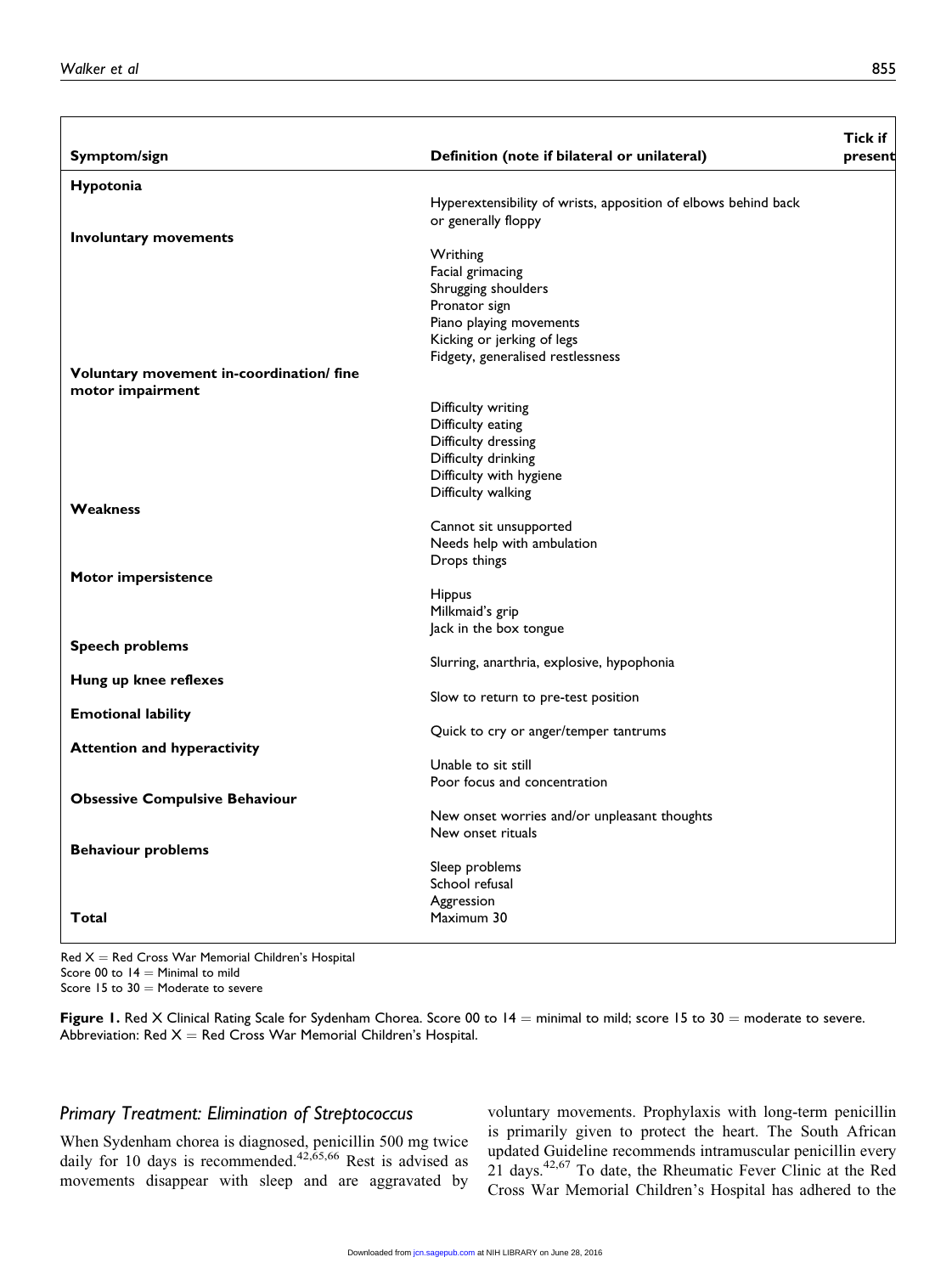Australian guideline of administering intramuscular benzyl penicillin every 28 days (1.2 million units if patient weighs 30 kg or more and 600 000 units if weight is less than 30 kg) or oral penicillin VK 250 mg twice daily as secondary prevention of rheumatic heart disease.<sup>65</sup> Intramuscular penicillin is the preferred route but where children find the injection too traumatic we work on the principle that ''any form of treatment course of penicillin is better than no penicillin.''<sup>67</sup> The decision to use this guideline is governed by convenience factors for the patient and caregiver thereby enhancing adherence.

Painful injections can be minimized by diluting penicillin with  $1\%$  lidocaine instead of sterile water.<sup>68</sup> Australian guidelines recommend secondary penicillin prophylaxis until 21 years old in the presence of a normal heart and until 35 to 40 years where rheumatic heart disease exists.

Patients must be advised to seek primary treatment for future streptococcal sore throats.

## Symptomatic Treatment

Despite more than 3 centuries of experience, no expert consensus guideline has been established using current methods of guideline formulation. Treatments have ranged from bleeding, purging, hyperthermia, anti-inflammatory agents, sedation, and currently, a variety of oral pharmacotherapy is prescribed. The use of sedation was based on the observation that excitement and stress aggravates symptoms and sleep diminishes them. In the 1960s, barbiturates, bromides, and chloral hydrate were used for sedation.

Currently, agents that affect the neurotransmitters dopamine and  $\gamma$ -aminobutyric acid (GABA) are used as symptomatic treatment.<sup>14</sup> Dopamine D2 receptor antagonists include haloperidol, pimozide, and risperidone. Sodium valproate increases GABA in the brain.<sup>29</sup> These agents are used as symptomatic medications, and slow titration is recommended to reach maximum effect with minimal toxic manifestations.

There is limited evidence base for the use of these agents.<sup>8</sup> Studies pertaining to pharmacotherapy are uncommon, control groups are rare, and objective outcome measures are not always used.<sup>14</sup> Recommendations for the use of these agents remain "off label" and no guidelines exist that indicate when treatment should be stopped.<sup>8</sup>

The experience at our clinic has primarily been with antipsychotics such as haloperidol. However, others have advocated the atypical antipsychotics, which may have the advantage of being associated with fewer extrapyramidal side effects, but it must be emphasized that side effects are more common in all groups in the presence of Sydenham chorea.<sup>7,8</sup> Systematic studies of these agents are needed.

In South Africa, haloperidol is currently a first-line therapy as it is inexpensive and readily available. Use of haloperidol is based on a regimen of ''start low and go slow''; 0.025 mg/kg/d in divided doses going up to a maximum of 0.05 mg/kg/d in divided doses but the total daily dose should not exceed 2 mg.<sup>7,14</sup> This dose is less than that given for psychotic disorders. Smaller doses are sufficient and higher doses more likely

to cause side effects in the presence of chorea.<sup>7,28</sup> As the atypical antipsychotics become cheaper and more readily available, they increasingly become a consideration.

Sodium valproate is a simple branched-chain fatty acid with a complex mechanism of action, including the inhibition of catabolism of GABA. When used to treat Sydenham chorea, recommended doses of sodium valproate vary between 15 and 20 mg/kg/d in 2 or 3 divided doses.<sup>25,69,70</sup>

There are detailed descriptions of the psychiatric manifestations in Sydenham chorea but no randomized controlled trials of treatments specifically targeting these symptoms. Sodium valproate may benefit hyperactivity, impulsivity, irritability, and aggression in bipolar disorder and Sydenham chorea.<sup>69</sup> A randomized controlled trial of sodium valproate in Sydenham chorea would assist clarification of the potential efficacy of the agent. Selective serotonin reuptake inhibitors are used to treat obsessive-compulsive behaviors but have not been rigorously studied in the context of Sydenham chorea.<sup>29</sup>

#### Therapeutic Interventions: Immunological Treatments

The serum of patients with Sydenham chorea indicates that the condition is a humorally mediated autoimmune condition.<sup>36</sup> Immunomodulatory therapies are described using corticosteroids, intravenous immunoglobulins, and plasma exchange.<sup>56</sup> Prednisone and methylprednisolone have been used in the presence of carditis or with chorea refractory to symptomatic agents or where unacceptable side effects occur.  $8,71-73$  Treatment with steroids show a trend to better outcomes.<sup>13,71-73</sup> However, a limitation to the use of steroids in South Africa is the high prevalence of tuberculosis in our communities where acute rheumatic fever occurs. Small studies using intravenous immunoglobulins show promising results but the intervention is expensive and beyond the capacity of resource-poor settings.<sup>56</sup>

Plasma exchange was tried by Garvey and colleagues in the United States. The numbers are small and this intervention is not readily available in low- and middle-income countries.

Studies show that the disease process of Sydenham chorea can damage or sensitize the brain.<sup>59</sup> Immunomodulatory treatments by suppressing the inflammatory response may in essence be ''curative.'' Controlled studies are needed to definitively clarify the efficacy of these interventions. In the South African context, the use of steroids and/or intravenous immunoglobulins should only be implemented with specialist supervision.

## Nonpharmacologic Treatment Strategies

Management should aim at the optimal treatment of the child as a whole. The patient, family, and educators must become partners in the treatment process of neuropsychiatric conditions.<sup>7,74</sup> Holistic management is multidisciplinary. In addition to medical interventions, psychoeducation and appropriate psychotherapies may be beneficial.<sup>7</sup>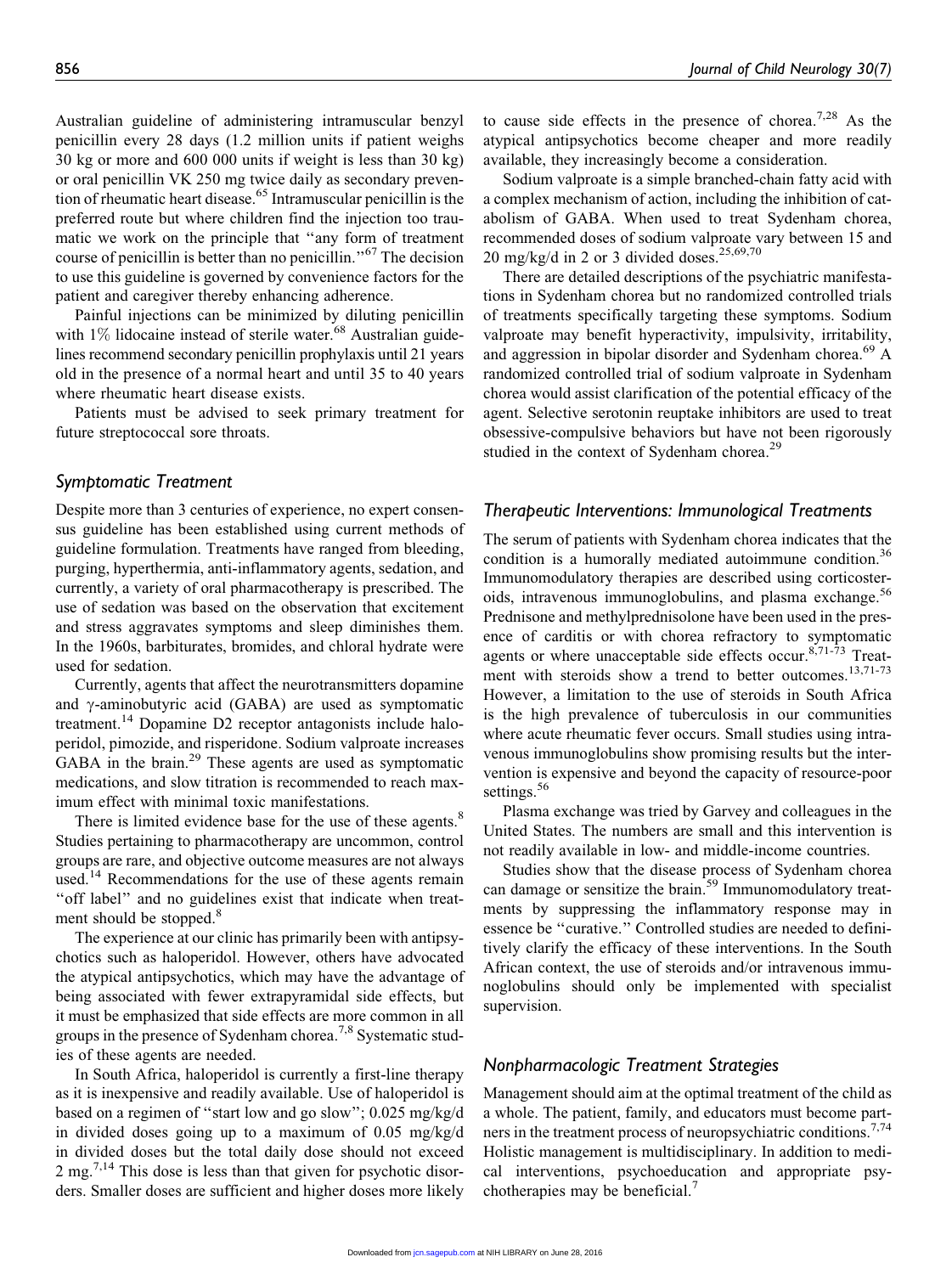Psychoeducation may include the use of a behavior checklist, providing information regarding symptoms and the implications thereof and supportive reassurance. Other supportive strategies include offering and gaining informed consent to write to the teacher. Teachers are often the first to notice symptoms, and including these professionals in the treatment plan may be beneficial. Evidence-based psychotherapies such as cognitive-behavioral therapy for obsessive-compulsive behaviors should be considered. It goes without saying that active listening to the patients' and families' descriptions of difficulties experienced is basic good clinical practice and should not be forgotten.

## Conclusion

Sydenham chorea is a poststreptococcal, autoimmune, neuropsychiatric movement disorder with an acute or subacute onset and a varied clinical presentation. It is not always a benign self-limiting condition.<sup>13,59</sup> It is the most common form of acquired chorea as supported by case series of chorea from Tunisia, Iran, and Turkey.<sup>75,76</sup>

Documentation of movement disorders in Africa is scant and the few reports to date suggest a lower prevalence in Africa compared to other continents.<sup>6</sup> This raises the question of whether Sydenham chorea in Africa is underrecognized and thus underreported or whether the prevalence is in fact lower. This question is particularly important in light of the high prevalence of rheumatic heart disease in Africa.

Up to 60% of patients who present with Sydenham chorea develop rheumatic heart disease.<sup>22</sup> Rheumatic fever is the major cause of acquired heart disease in children.<sup>42</sup> Hence, when Sydenham chorea is diagnosed, treatment strategies include prevention of rheumatic heart disease.

A clearer picture of the prevalence of Sydenham chorea in Africa is needed. This article presents practicable diagnostic, monitoring, and management tools for use in resource-poor settings. The development of a registry for patients with Sydenham chorea may assist in establishing the prevalence in Africa. $\frac{7}{2}$ Multicenter trials in resource-poor settings together with validation of the rating scale tool would go some way to alleviating the burden of disease by identifying patients at risk of developing rheumatic heart disease and psychiatric complications. Introduction of this tool may lead to increased awareness of the neuropsychiatric manifestations of poststreptococcal movement disorders in Africa. This South African perspective may be relevant to resource-poor settings globally.

Primary prevention remains the ultimate challenge. This would encompass eradication of poverty and poor living conditions. Until this millennium developmental goal is achieved, strategies to optimize management of Sydenham chorea are needed to reduce the burden of disease for such children.

#### Author Note

This article was based on a presentation delivered at the 6th World Congress of Pediatric Cardiology & Cardiac Surgery 2013 by the first author KW.

#### Acknowledgement

Dr Pauline Samia (MBChB, MPhil), pediatric neurologist at Aga Khan University, Departments of Pediatrics and Child Health, Nairobi, Kenya proof read the article. During her tenure as a fellow in Pediatric Neurology at Red Cross War Memorial Children's Hospital she assisted in the management of patients with Sydenham chorea. Prof. Stein is supported by the Medical Research Council of South Africa.

#### Author Contributions

KW devised the WWW and Red X rating scales and wrote all the drafts of the article.PdV assisted in the formulation of the behavior checklist and critically appraised the article for intellectual content. DJS assisted in the psychiatric diagnosis of Sydenham chorea and critically appraised the article for intellectual content.JW supported KW in writing the proposals for the studies mentioned. She critically appraised all drafts. Together with KW, she devised the WWW clinical rating scale. All authors approved the final version prepared for submission

### Declaration of Conflicting Interests

The authors declared no potential conflicts of interest with respect to the research, authorship, and/or publication of this article.

#### Funding

The authors received no financial support for the research, authorship, and/or publication of this article.

#### References

- 1. Jones T. Diagnosis of rheumatic fever. J Am Med Assoc. 1944; 126:481-484.
- 2. Cardoso F. Sydenham's chorea. Curr Treat Options Neurol. 2008; 10:230-235.
- 3. Sliwa K, Carrington M, Mayosi BM, Zigiriadis E, Mvungi R, Stewart S. Incidence and characteristics of newly diagnosed rheumatic heart disease in urban African adults: insights from the heart of Soweto study. Eur Heart J. 2010;31:719-727.
- 4. Sliwa K, Mocumbi AO. Forgotten cardiovascular diseases in Africa. Clin Res Cardiol. 2010;99:65-74.
- 5. Carapetis JR, McDonald M, Wilson NJ. Acute rheumatic fever. Lancet. 2005;366:155-68.
- 6. Akinyemi RO, Okubadejo NU. Movement disorders in Africa: a review. Arch Ibadan Med. 2010;10:58-64.
- 7. Robertson MM. The Gilles de la Tourette syndrome: the current status. Arch Dis Child Educ Pract Ed. 2012;97:166-175.
- 8. Cardoso F. Sydenham chorea. In: Dale R, Vincent A, eds. Inflammatory and Autoimmune Disorders of the Nervous System in Children. 1st ed. London: Mac Keith Press; 2010:120-133.
- 9. Garvey MA, Asbahr FR. Sydenham chorea. In: Guerrini R, Aicardi J, Andermann F, Hallett M, eds. Epilepsy and Movement Disorders. Boston: Cambridge University Press; 2002:359-378.
- 10. Ayoub EM. Resurgence of rheumatic fever in the United States. The changing picture of a preventable illness. Postgrad Med. 1992;92:133-136, 139-142.
- 11. Cardoso F. Sydenham's chorea. Handb Clin Neurol. 2011;100: 221-229.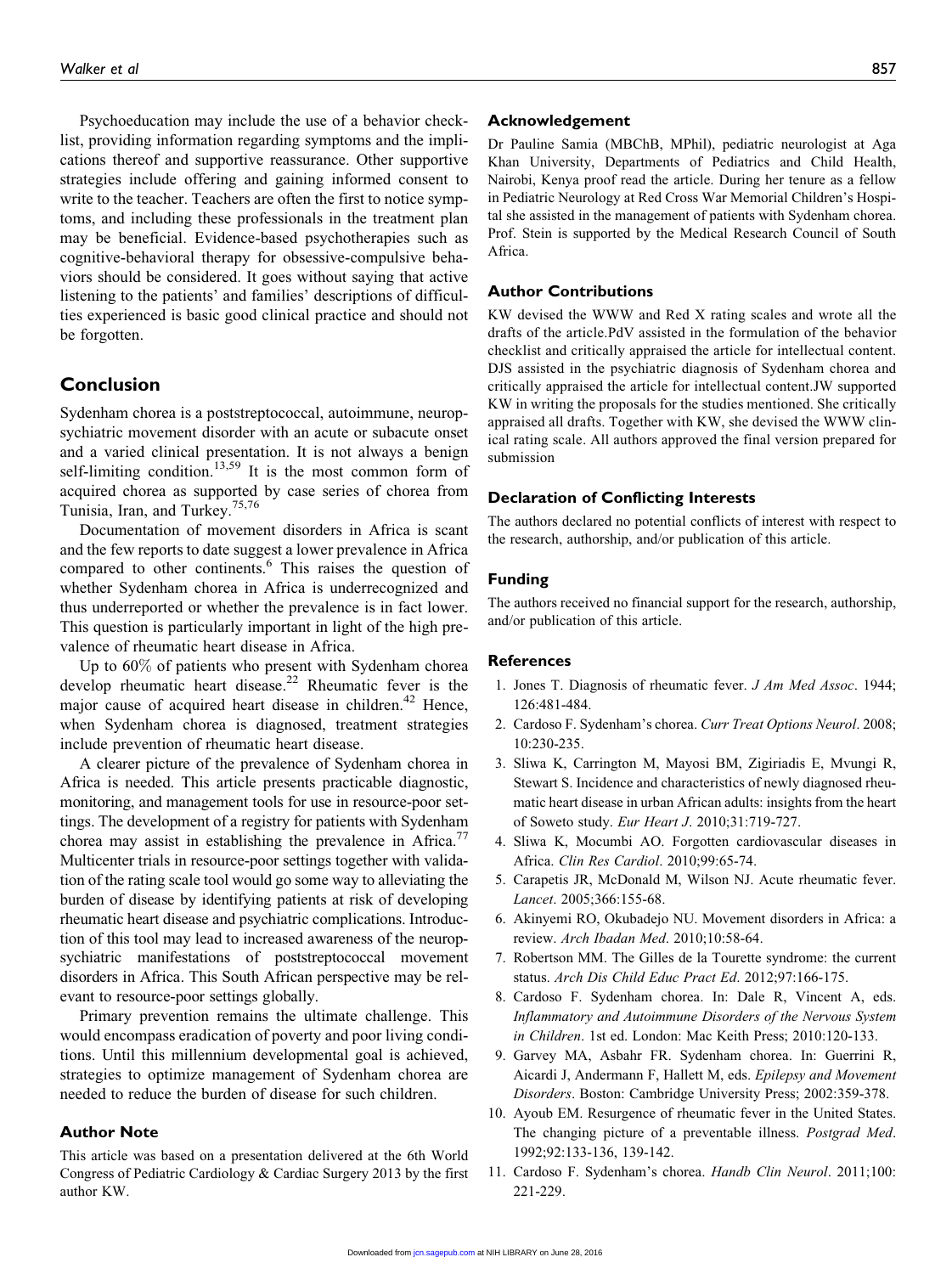- 12. Walker KG, Cooper M, McCabe K, et al. Markers of susceptibility to acute rheumatic fever: the B-cell antigen D8/17 is not robust as a marker in South Africa. Cardiol Young. 2011; 21: 328-333.
- 13. Walker K, Lawrenson J, Wilmshurst J. Neuropsychiatric movement disorders following streptococcal infection. Dev Med Child Neurol. 2005;47:771-775.
- 14. Walker KG, Wilmshurst JM. An update on the treatment of Sydenham's chorea: the evidence for established and evolving interventions. Ther Adv Neurol Disord. 2010;3:301-309.
- 15. Moore DP. Neuropsychiatric aspects of Sydenham's chorea: a comprehensive review. J Clin Psychiatry. 1996;57:407-414.
- 16. Ridel KR, Lipps TD, Gilbert DL. The prevalence of neuropsychiatric disorders in Sydenham's chorea. Pediatr Neurol. 2010; 42:243-248.
- 17. Gordan N. Sydenham's chorea and its complications affecting the nervous system. Brain Dev. 2009;31:11-14.
- 18. Asbahr FR, Garvey MA, Snider LA, Zanetta DM, Elkis H, Swedo SE. Obsessive-compulsive symptoms among patients with Sydenham chorea. Biol Psychiatry. 2005;57:1073-1076.
- 19. Garvey MA, Swedo SE. Sydenham's chorea clinical and therapeutic update. Adv Exp Med Biol. 1997;418:115-120.
- 20. Walker K, Lawrenson J, Wilmshurst JM. Sydenham's chorea clinical and therapeutic update 320 years down the line. S Afr Med J. 2006;96(9 pt 2):906-912.
- 21. Guidelines for the diagnosis of rheumatic fever. Jones Criteria, 1992 update. Special Writing Group of the Committee on Rheumatic Fever, Endocarditis, and Kawasaki Disease of the Council on Cardiovascular Disease in the Young of the American Heart Association. J Am Med Assoc. 1992;268:2069-2073.
- 22. Carapetis JR, Currie BJ. Rheumatic chorea in northern Australia: a clinical and epidemiological study. Arch Dis Child. 1999;80: 353-358.
- 23. Dale RC, Heyman I, Surtees RA, et al. Dyskinesias and associated psychiatric disorders following streptococcal infections. Arch Dis Child. 2004;89:604-610.
- 24. Dale RC. Post-streptococcal autoimmune disorders of the central nervous system. Dev Med Child Neurol. 2005;47:785-791.
- 25. Edgar TS. Oral pharmacotherapy of childhood movement disorders. J Child Neurol. 2003;18:840-849.
- 26. van Toorn R, Weyers HH, Schoeman JF. Distinguishing PAN-DAS from Sydenham's chorea: case report and review of the literature. Eur J Paediatr Neurol. 2004;8:211-216.
- 27. Swedo S, Leonard HL, Garvey MA, et al. Paediatric autoimmune neuropsychiatric disorders associated with streptococcal infections: clinical description of the first 50 cases. Am J Psychiatry. 1998;155:264-271.
- 28. Swedo S, Leckman J, Rose N. From research subgroup to clinical syndrome: modifying the PANDAS criteria to describe PANS (pediatric acute-onset neuropsychiatric syndrome). Pediatr Therap. 2012;2:113-121.
- 29. Brimberg Lior, Benhar Itai, Mascaro-Blanco Adita, et al. Behavioral, pharmacological, and immunological abnormalities after streptococcal exposure: a novel rat model of Sydenham chorea and related neuropsychiatric disorders. Neuropsychopharmacology. 2012;37:2076-2087.
- 30. Pavone P, Parano E, Rizzo R, Trifiletti RR. Autoimmune neuropsychiatric disorders associated with streptococcal infection: Sydenham chorea, PANDAS, and PANDAS variants. J Child Neurol. 2006;21:727-736.
- 31. Swedo SE, Leonard HL, Rapoport JL. The pediatric autoimmune neuropsychiatric disorders associated with streptococcal infection (PANDAS) subgroup: separating fact from fiction. Pediatrics. 2004;113:907-911.
- 32. Snider LA, Swedo SE. Post-streptococcal autoimmune disorders of the central nervous system. Curr Opin Neurol. 2003;16:359-365.
- 33. Snider LA, Swedo SE. PANDAS: current status and directions for research. Mol Psychiatry. 2004;9:900-907.
- 34. Dale RC, Merheb V, Pillai S, et al. Antibodies to surface dopamine-2 receptor in autoimmune movement and psychiatric disorders. Brain. 2012;135:3453-3468.
- 35. Husby G, Van de Rinj I, Zabriskie JB, Abdin AH, Williams RC. Antibodies reacting with cytoplasm of subthalamic and caudate nuclei neurons in chorea and acute rheumatic fever. *J Exp Med.* 1976;114:1094-1110.
- 36. Church AJ, Dale RC, Cardoso F, et al. CSF and serum immune parameters in Sydenham's chorea: evidence of an autoimmune syndrome? J Neuroimmunol. 2003;136:149-153.
- 37. Church AJ, Cardoso F, Dale RC, Lees AJ, Thompson EJ, Giovannoni G. Anti-basal ganglia antibodies in acute and persistent Sydenham's chorea. Neurology. 2002;59:227-231.
- 38. Dale RC, Heyman I, Giovannoni G, Church AW. Incidence of anti-brain antibodies in children with obsessive-compulsive disorder. Br J Psychiatry. 2005;187:314-319.
- 39. Swedo SE. Sydenham's chorea. A model for childhood autoimmune neuropsychiatric disorders. J Am Med Assoc. 1994;272:1788-1791.
- 40. Dale RC, Heyman I. Post-streptococcal autoimmune psychiatric and movement disorders in children. Br J Psychiatry. 2002;181:188-190.
- 41. Marijon E, Celermajer DS, Tafflet M, et al. Rheumatic heart disease screening by echocardiography: the inadequacy of World Health Organization criteria for optimizing the diagnosis of subclinical disease. Circulation. 2009;120:663-668.
- 42. Zuhlke LJ, Mirabel M, Marijon E. Congenital heart disease and rheumatic heart disease in Africa: recent advances and current priorities. Heart. 2013;99:1554-1561.
- 43. Ekici F, Cetin I, Cevik B, Senkon O, Alpan N, Degerliyurt A. What is the outcome of rheumatic carditis in children with Sydenham's chorea? Turk J Pediatr. 2012;54:159-167.
- 44. Pastore S, De Cunto A, Benettoni A, Berton E, Taddio A, Lepore L. The resurgence of rheumatic fever in a developed country area: the role of echocardiography. Rheumatology (Oxford). 2011;50: 396-400.
- 45. Bronz M, Dale J. Epitopes of streptococcal M proteins that evolve antibodies that cross-react with human brain. J Immunol. 1993; 151:2820-2828.
- 46. Garvey MA, Giedd J, Swedo SE. PANDAS: the search for environmental triggers of pediatric neuropsychiatric disorders. Lessons from rheumatic fever. J Child Neurol. 1998;13:413-423.
- 47. Garvey MA, Perlmutter SJ, Allen AJ, et al. A pilot study of penicillin prophylaxis for neuropsychiatric exacerbations triggered by streptococcal infections. Biol Psychiatry. 1999;45: 1564-1571.